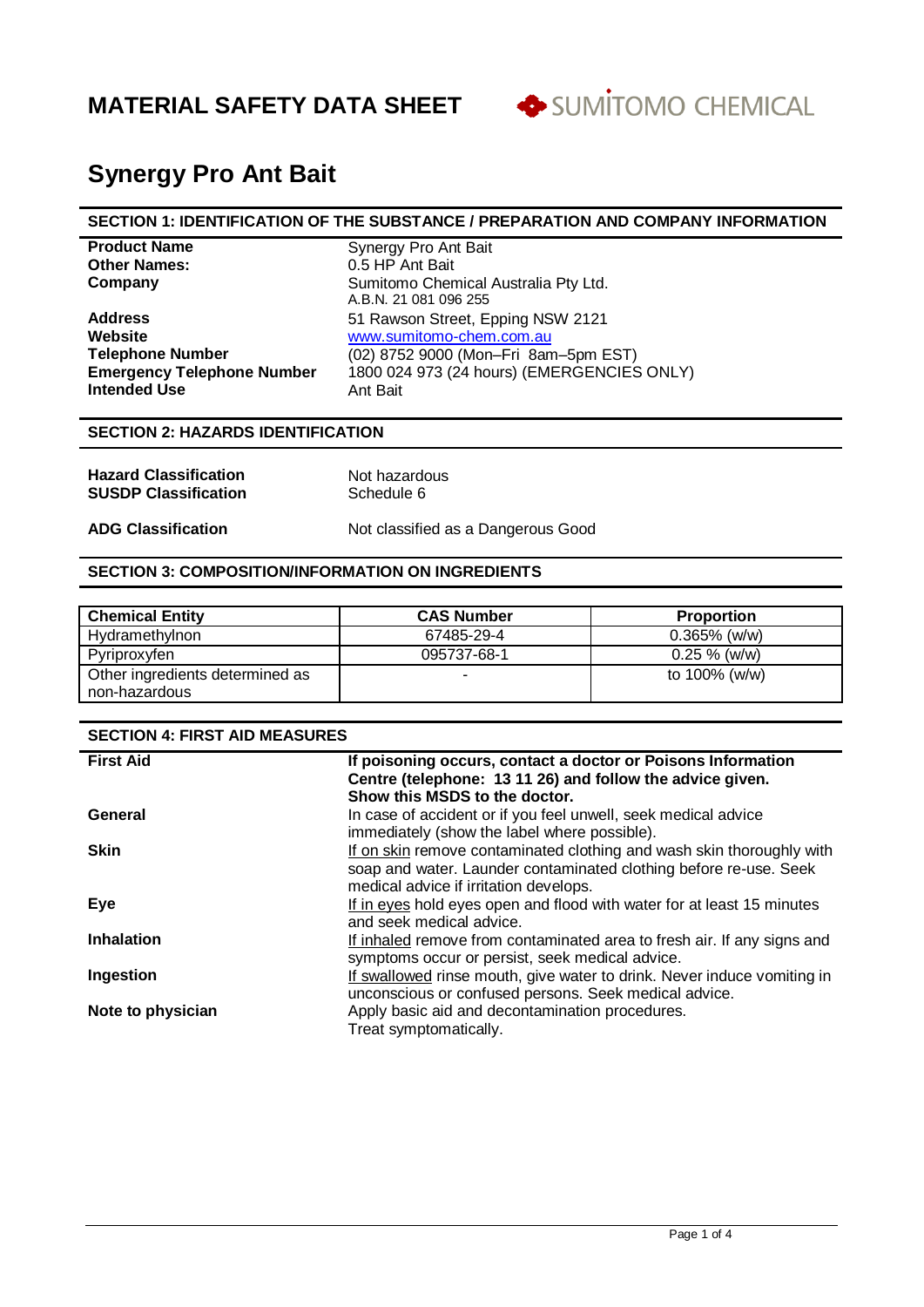# **SECTION 5: FIRE FIGHTING MEASURES**

| <b>Fire and Explosion Hazards</b>     | Flash point: NA                                                                                                                                                                                                                                                                                                                                  |
|---------------------------------------|--------------------------------------------------------------------------------------------------------------------------------------------------------------------------------------------------------------------------------------------------------------------------------------------------------------------------------------------------|
|                                       | Auto-ignition Temperature: NA                                                                                                                                                                                                                                                                                                                    |
| <b>Extinguishing Media</b>            | Carbon dioxide, dry chemical powder, foam, water fog.                                                                                                                                                                                                                                                                                            |
| <b>Unsuitable Extinguishing Media</b> | Water with full waterjet.                                                                                                                                                                                                                                                                                                                        |
| <b>Special Exposure Hazard</b>        | Airborne dust may create an explosion hazard.                                                                                                                                                                                                                                                                                                    |
|                                       | Keep clear of flames, sparks or hot surfaces.                                                                                                                                                                                                                                                                                                    |
| <b>Hazardous Decomposition /</b>      | May emit toxic and irritating fumes under fire conditions.                                                                                                                                                                                                                                                                                       |
| <b>Combustion Products</b>            |                                                                                                                                                                                                                                                                                                                                                  |
| <b>Fire Fighting</b>                  | Ensure respiratory equipment is available. Avoid breathing smoke and<br>mists. Evacuate immediate area. Advise Fire Brigade of nature of<br>hazard. Wear full protective equipment including breathing apparatus<br>and protective clothing. Surrounding containers should be cooled<br>using a fine water spray. All run-off must be contained. |

# **SECTION 6: ACCIDENTAL RELEASE MEASURES**

| <b>Emergency Telephone Number</b> | 1800 024 973 (24 hours)          | (EMERGENCIES ONLY)                                                                                                                                                                                                                                                             |
|-----------------------------------|----------------------------------|--------------------------------------------------------------------------------------------------------------------------------------------------------------------------------------------------------------------------------------------------------------------------------|
| <b>Spills</b>                     | water.                           | Stop the source of the spill if it is safe to do so. Contain the spill<br>to prevent further contamination of the soil, surface water, or<br>ground water. Wear personal protective equipment as specified<br>in Section 8. Do not allow material to enter sewers or bodies of |
| <b>Small spills</b>               |                                  | Sweep up material and contain in a refuse vessel for disposal. If                                                                                                                                                                                                              |
| (Dry spill)                       | absorb and contain for disposal. | necessary, wash the spill area with an alkali detergent and water and                                                                                                                                                                                                          |
| Large spills                      |                                  | Place leaking containers into salvage drums. Form a barricade around                                                                                                                                                                                                           |
| (Dry spills)                      |                                  | spill and in front of drains or waterways in spill vicinity, using soil or<br>other non reactive material. Sweep up material and contain in a refuse<br>vessel for disposal. Contact emergency services as required.                                                           |
| Spills in water                   |                                  | This material is insoluble in water. This material will sink to the bottom.                                                                                                                                                                                                    |
|                                   |                                  | Stop or reduce contamination of any water. Isolate contaminated<br>water. Remove contaminated water for treatment or disposal.                                                                                                                                                 |
| <b>Disposal</b>                   |                                  | Contaminated material must be disposed of in accordance with all                                                                                                                                                                                                               |
|                                   | State and/or Local regulations.  |                                                                                                                                                                                                                                                                                |

| <b>SECTION 7: HANDLING AND STORAGE</b> |                                                                                                                                                                                                                                  |  |
|----------------------------------------|----------------------------------------------------------------------------------------------------------------------------------------------------------------------------------------------------------------------------------|--|
| <b>Handling</b>                        | Keep out of reach of children, unauthorised persons and animals. After<br>handling and before eating, drinking or smoking wash hands, arms<br>and face thoroughly with soap and water.<br>For personal protection see Section 8. |  |
| <b>Storage Requirements</b>            | Store in the closed, original container in a dry, cool, well ventilated<br>area, out of direct sunlight. Do not store near food, feedstuffs, fertiliser<br>or seed.                                                              |  |
| <b>Other information</b>               | Synergy (0.5 HP) Ant Bait is formulated as an oil-based bait.<br>Prolonged exposure to air may turn oil rancid and reduce the<br>attractiveness of the bait.                                                                     |  |

# **SECTION 8: EXPOSURE CONTROLS AND PERSONAL PROTECTION**

| <b>Engineering Controls</b>          | Always use in a well ventilated area.                                 |
|--------------------------------------|-----------------------------------------------------------------------|
| <b>Exposure Limits</b>               | No exposure limits have been established for this material.           |
| <b>Personal Protective Equipment</b> |                                                                       |
| <b>Respiratory</b>                   | Use only in well ventilated areas.                                    |
| Hand                                 | Wear protective gloves.                                               |
| Eve                                  | Avoid contact with eyes. Eye contact can be avoided by wearing        |
|                                      | protective eyewear.                                                   |
| <b>Skin and Body</b>                 | Avoid contact with skin or clothing. Skin contact should be minimised |
|                                      | by wearing protective clothing including gloves, long sleeved shirt,  |
|                                      | long pants and chemical resistant boots.                              |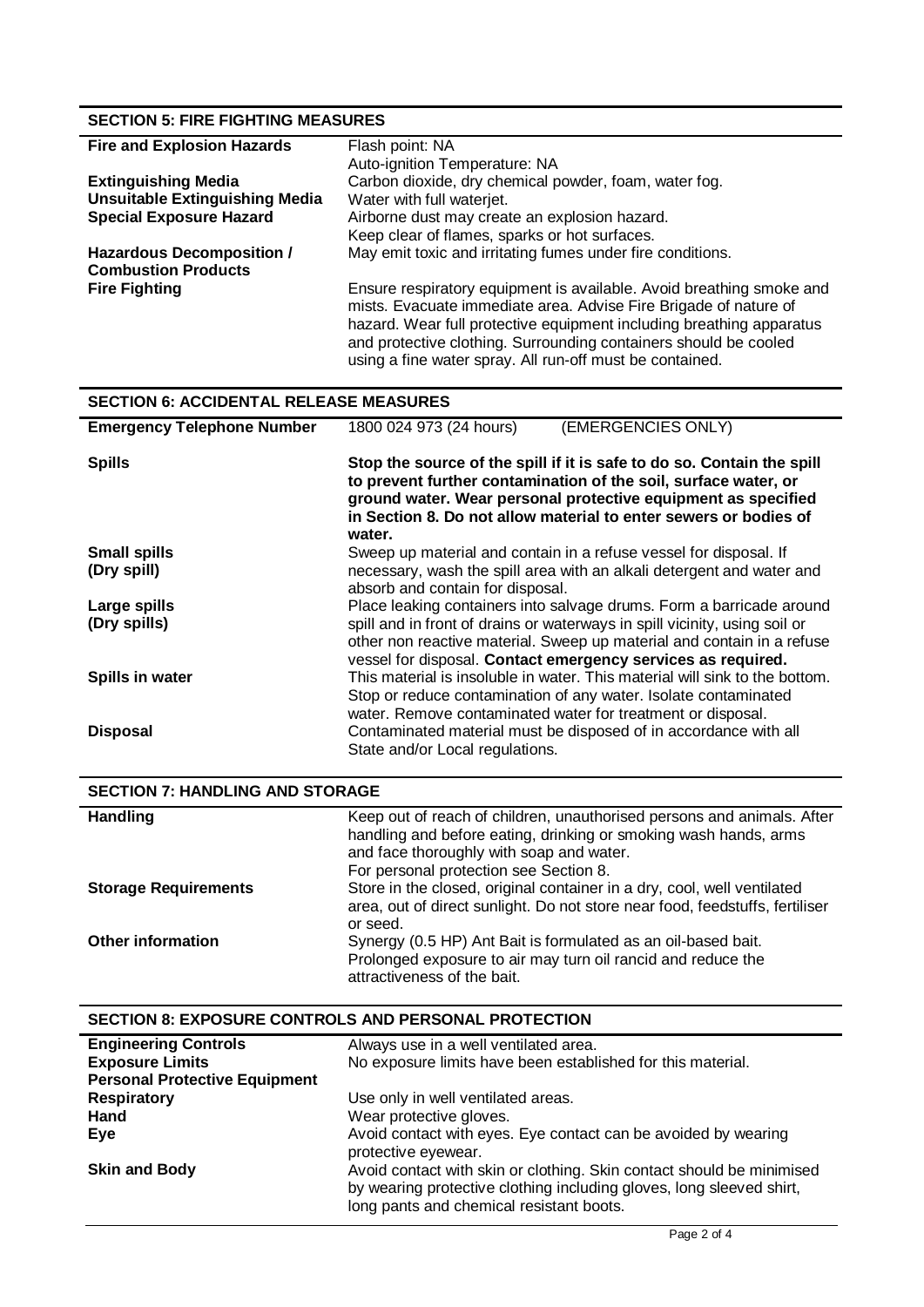### **SECTION 9: PHYSICAL AND CHEMICAL PROPERTIES**

| Granules                   |
|----------------------------|
| Yellow and brown (blended) |
| Mild oil odour             |
| ΝA                         |
| ΝA                         |
| ΝA                         |
| NA.                        |
| ΝA                         |
| ΝA                         |
| ΝA                         |
| 400-500 g/cm3              |
| Insoluble                  |
| NA.                        |
| ΝA                         |
| ΝA                         |
|                            |
| ΝA                         |
| ΝA                         |
|                            |

# **SECTION 10: STABILITY AND REACTIVITY**

| <b>Stability</b>               | Stable under recommended storage and handling conditions.         |
|--------------------------------|-------------------------------------------------------------------|
|                                | (See Section 7).                                                  |
| <b>Conditions to avoid</b>     | Avoid direct sunlight.                                            |
|                                | This product may develop rancidity on prolonged exposure to air.  |
| <b>Materials to avoid</b>      | Strong acids or bases. Oxidising agents.                          |
| <b>Hazardous Decomposition</b> | Thermal decomposition may produce hydrogen fluoride and oxides of |
| <b>Products</b>                | carbon and nitrogen (See also Section 5).                         |

# **SECTION 11: TOXICOLOGICAL INFORMATION**

| <b>ACUTE TOXICITY</b><br><b>Toxicology</b>                                        | Pyriproxyfen                                                                                                                                      |
|-----------------------------------------------------------------------------------|---------------------------------------------------------------------------------------------------------------------------------------------------|
| Oral $LD_{50}$                                                                    | Not harmful (Rat: $>$ 5000 mg/kg)                                                                                                                 |
| Dermal LD <sub>50</sub>                                                           | Low toxicity (Rabbit: $>$ 2000 mg/kg).<br>Contact with skin is not expected to be harmful.                                                        |
| <b>Irritation</b><br><b>Skin</b><br>Eye<br><b>Other Toxicological Information</b> | Mildly irritating (Rabbit)<br>Mildly irritating (Rabbit)<br>Not teratogenic. Not carcinogenic.                                                    |
| <b>Sensitisation</b><br><b>Skin</b>                                               | Not a skin sensitiser                                                                                                                             |
| <b>Acute Toxicity</b><br>Oral $LD_{50}$<br>Dermal $LD_{50}$                       | Hydramethylnon<br>Not harmful (Rat: $>$ 5000 mg/kg)<br>Low toxicity (Rabbit: $>$ 2000 mg/kg). Contact with skin is not expected<br>to be harmful. |
| <b>Irritation</b><br><b>Skin</b><br>Eye<br><b>Other Toxicological Information</b> | Mildly irritating (Rabbit)<br>Reversible irritant (Rabbit)<br>Not teratogenic. Not carcinogenic.                                                  |

# **SECTION 12: ECOLOGICAL INFORMATION**

**This product is highly toxic to fish and aquatic invertebrates. Do not apply directly to water. Do not**